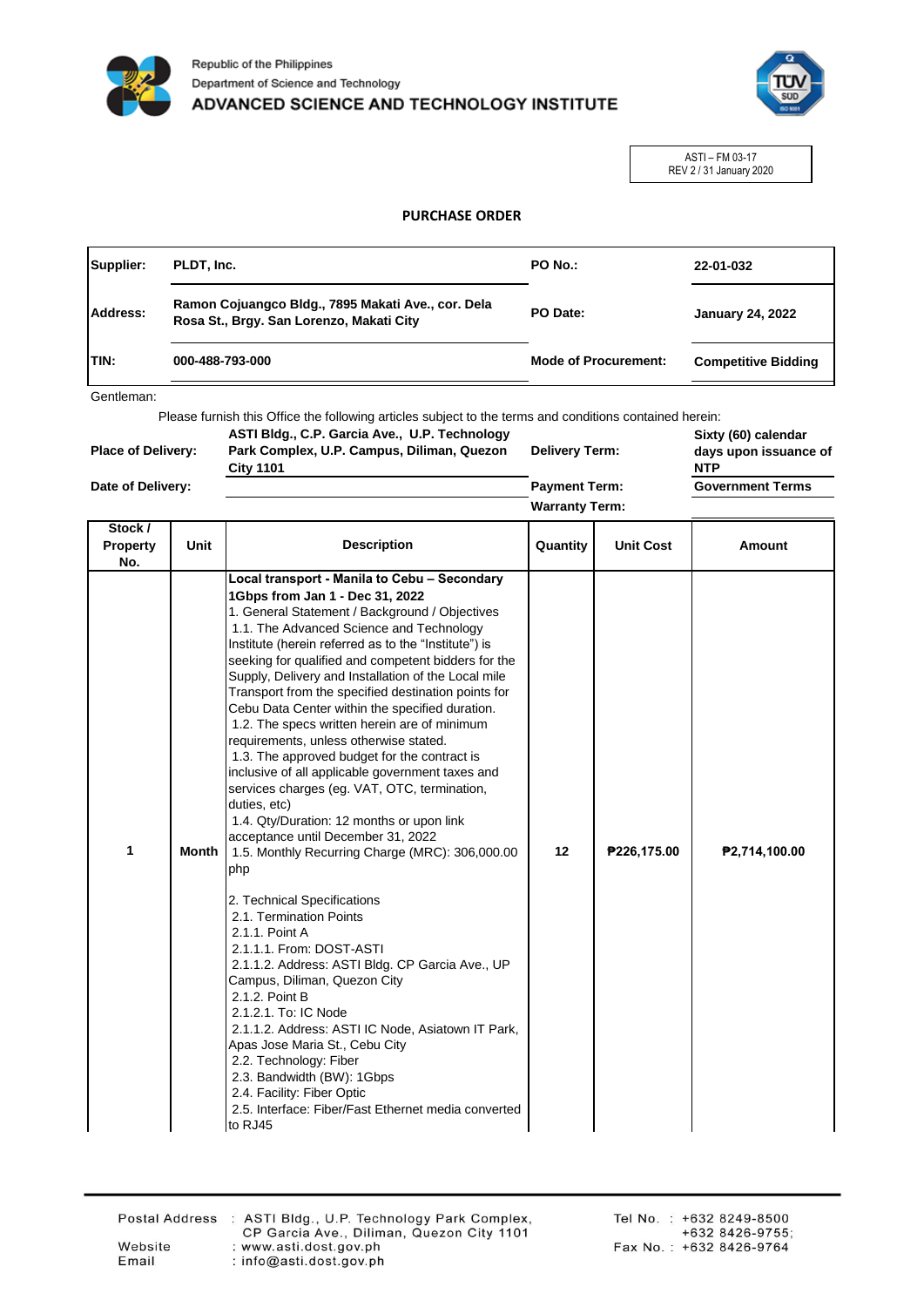2.15. The active equipment's power supply should have an average power use of 212 watts (or lower) for each power supply. It should have a maximum power use of 300 watts per power supply. 2.16. The distribution unit (ODF, IDF) of the winning bidder for either their copper or fiber build-out going into the network room of the two points of the network should have a maximum size of 1.752in (1RU) and maximum length of 17.5in. The depth is optional. The ODF/IDF should fit into a standard 19 inch two-post rack. 2.17. The fiber / copper cable run should route thru 2.6. Provide network diagram of implementation. Indicate autonomous system number (ASN) in the diagram. 2.7. Must allow dynamic routing protocols such as OSPF, BGP, ISIS, etc. 2.8. End-to-end provider/client routers are already IPv6 capable but the third-party-provided link must allow the IPv6 traffic of the routers. 2.9.Ocular inspection is not required. However, during the supply and delivery of this item, please coordinate with Mr. Mark Henry Quilala (marqui@asti.dost.gov.ph) and Ops Team (ops@pregi.net) for the site survey schedule and permits. 2.10. Winning Bidder must peer with PhOpenIX by: 2.10.1. Announcing all prefixes under the AS number that they own thru a bilateral peering with the PhOpenIX; and 2.10.2. Preferring routing from their network to other members thru their PhOpenIX link, as opposed to routing it via transit links. 2.11. Shall also maintain good network performance and provisions upgrade to the next higher port upon reaching 70% utilization. 2.12. The active equipment of the winning bidder should fit in a standard 19-inch two-post rack. The equipment should have a maximum weight of 20kg. 2.13. The active equipment including external Power Supply unit (PSU) must have a maximum height of 3.504in (2RU), maximum length of 17.5in, and maximum depth of 14in. 2.14. The active equipment must have dual AC power supplies that is built-in to the active equipment. If it is a separate power supply, the contractor should factor in the size of the power supply with the total equipment dimensions mentioned in 2.17.

the cable-conduits that are already in place at the building of both network points. If there is no established cable-route, the winning winning bidder should submit a proposed cable-route plan, before the contract is awarded. If there is an existing cablenode, but there is no more space, the winning bidder should provision their own conduit on the current cable-path.

 2.18. However, if the winning bidder has existing active equipment installed at any termination point, they must use it instead of installing another equipment. If the existing equipment can't accomodate the new link, the winning bidder should upgrade the existing equipment

2.19. Link handover details:

 2.19.1. Handover for links that are 1Gbps and smaller should be copper / electrical RJ45. 2.19.2. Handover for links greater than 1Gbps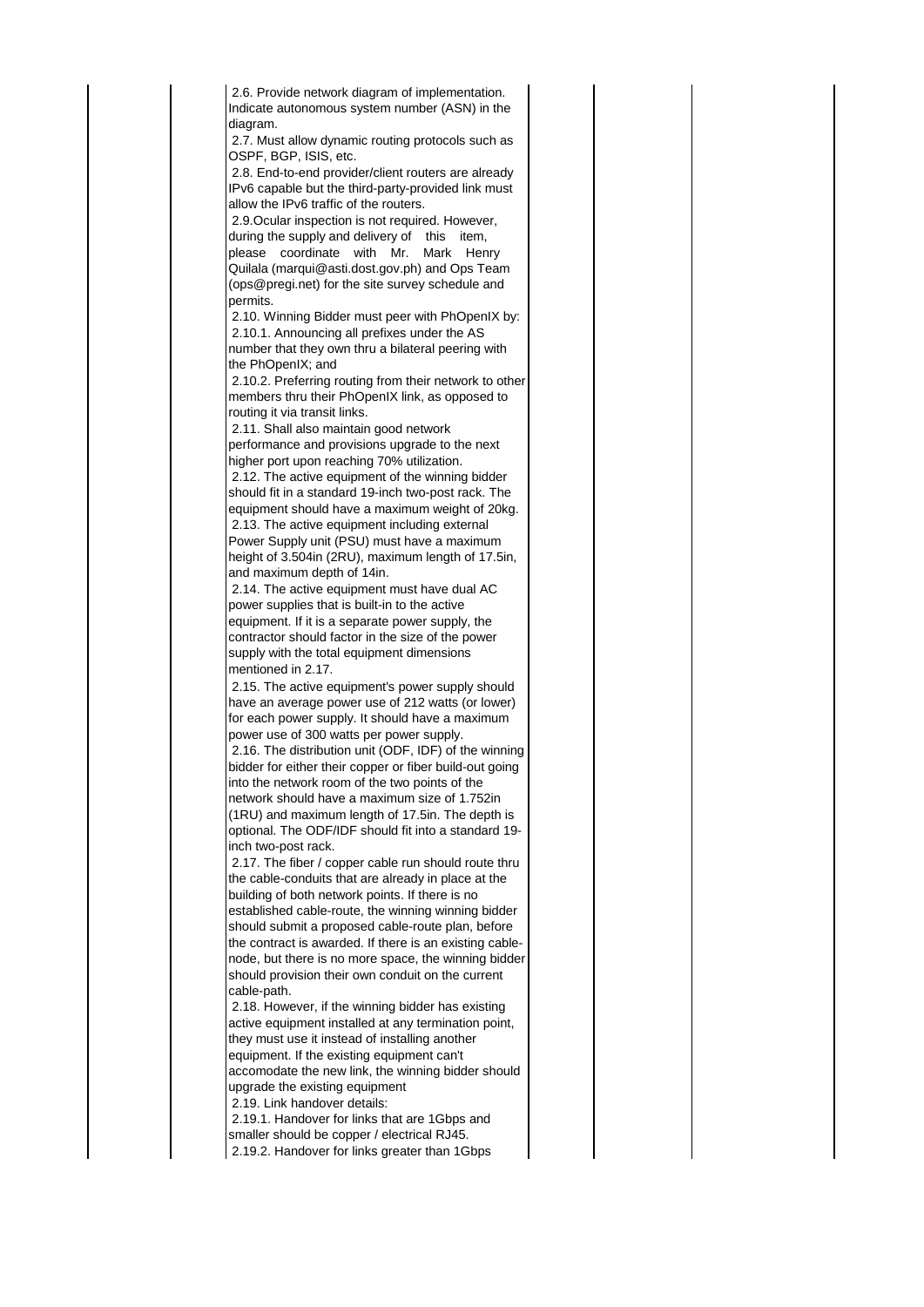should be single-mode fiber with an LC or SC connector. Please check with the end-user if the available fiber port is LC or SC. 2.20. Winning Bidder should provide a clearchannel layer 2 point to point link, without any layer 3 routing elements along the network path. 2.21. Bundled with: 2.21.1. Two (2) Full Rack Colocation Services in ASTI IC Node - Cebu City 2.21.1.1. Address: Asiatown IT Park, Apas Jose Maria St., Cebu City 2.21.1.2. Standard Rack cabinet with dimension: 19in (width) x 42U (height) 2.21.1.3. Four-post mount railings for front and back support 2.21.1.4. Provide power strips for two (2) different power sources and provide uninterrupted 24/7 power supply to equipment housed within the rack 2.21.1.5. Provide remote eyes and remote hands service 2.21.1.6. Provide a copy of the rack key to the client 2.21.1.7. Provide necessary cooling for the equipment 2.21.1.8. Provide physical security 2.21.1.9. Qty/Duration: 12 months or upon link acceptance until December 31, 2022 2.21.2. Power Consumption 2.21.2.1. Power charges is computed based on the actual power consumption 2.21.2.2. Provide monthly power consumption details in the billing 2.21.2.3. Qty/Duration: 12 months or upon link acceptance until December 31, 2022 2.22. Once the link has been delivered and installed, testing shall commence. 2.22.1. With seven (7) calendar days monitoring period for stability of link from the time all technical issues are resolved and link is ready for acceptance. 2.23. Requirements for Link Acceptance: 2.23.1. Approved test results between End-User and Winning Bidder 2.23.2. Accomplished Service Acceptance form to signify compliance 2.24. Subject to possible renewal 3. Technical Support Service 3.1. Technical Support service must be available 24/7 (including) holidays 3.2. Service Request 3.2.1. End-user must be able to request technical support by phone or email. 3.2.2. Onsite technical support may be requested for special cases or critical severity issues 3.3. Winning Bidder Technical Support Team 3.3.1. Should provide updated escalation matrix with contact details 3.3.2. Must have a specified single point of contact for technical support related concerns 3.3.3. Response Times 3.3.3.1. Feedback must be within two (2) hours, and provide updates within the day for critical severity issues that impact a high number of staff 3.3.3.2. Feedback must be within six (6) hours, and provide updates every two (2) days for high severity issues that incur serious degradation to application performance or functionality